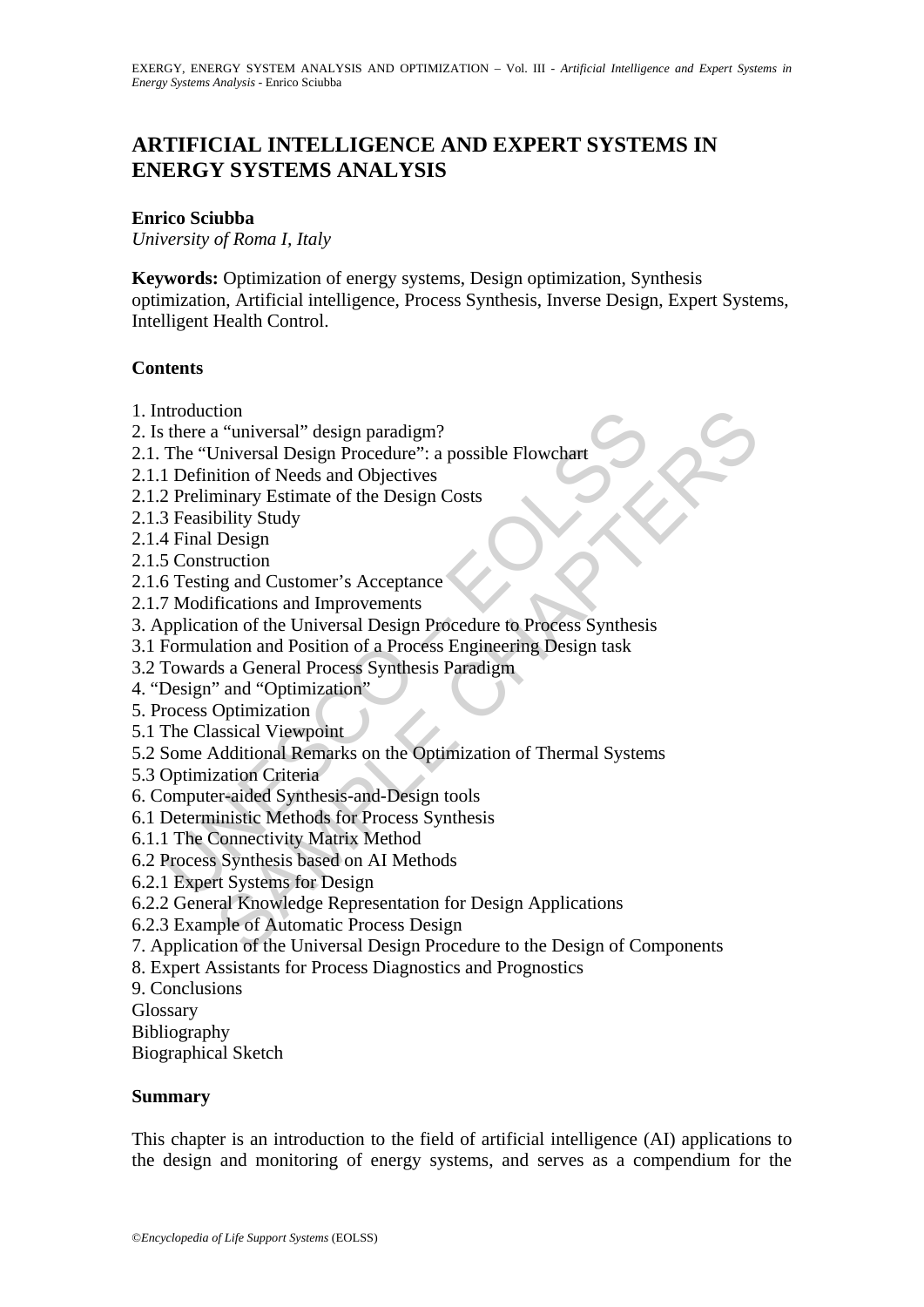related chapters that follow under this topic. After a brief discussion of the characteristics that make AI useful for engineering applications, a concise definition of terms and concepts is given. The presentation style has been tailored to provide readers with a general introduction to AI topics, without burdening them with excessive formalism. Since our goal is to describe engineering applications to thermal design, emphasis on the applicative side has been stressed.

#### **1. Introduction**

s, like Neural Networks (NN) and Fuzzy Logic (FL) are treate general principle is to implement a computer-assisted procedure in that will be discussed in detail for each implementation, some one he human designer. The proc Neural Networks (NN) and Fuzzy Logic (FL) are treated only marginal<br>Neural Networks (NN) and Fuzzy Logic (FL) are treated only marginal<br>principle is to implement a computer-assisted procedure that possesses,<br>will be discus This chapter describes in detail the general activities connected with the application of a powerful set of the so-called AI-procedures to the selection, synthesis, design and control of energy systems. Since the field is very broad, we shall restrict our treatment, and employ only a sub-set of AI, called Expert Systems (ES), to the above tasks: other tools, like Neural Networks (NN) and Fuzzy Logic (FL) are treated only marginally. The general principle is to implement a computer-assisted procedure that possesses, in a form that will be discussed in detail for each implementation, some of the "intelligence" of the human designer. The process is in principle quite simple, and it is based on the premise that for each "design" task (the type and structure of these tasks shall be also discussed in detail) there exists a set of general guidelines, derived from engineering experience formalized and catalogued in the form of either design manuals or textbooks or otherwise published and accepted design procedures. An ES is therefore a computer code that mimics not so much the human reasoning, but rather the way this reasoning can be (and has been) organized at the present stage of technology. The first point to argue is clearly that there is indeed *one* general design protocol for all types of design problems: this is crucial to our thesis, and is in fact the justification for the search for AI-based "Design Assistants". Once the existence of such a protocol has been established, it is a simple matter to show that the two fundamental design tasks encountered by an engineer, namely the direct (simulation) and inverse (design) problem, can be considered embedded into a single meta-procedure. The individual chapters under this Topic discuss the application of this meta-procedure to the synthesis of a process, to the design and/or choice of components, and to the development of intelligent monitoring and control systems.

# **2. Is there a "Universal" Design Paradigm?**

To answer the fundamental question whether it is possible to construct a "universal" design paradigm that can describe every conceivable act of design, it is necessary to examine first what a design task consists of. A thorough analysis of the existing procedures shows that an essential feature of most design tasks is that they are posed as *ill-structured problems*. An ill-structured problem is one that:

- 1. cannot be described solely in terms of numerical variables;
- 2. possesses goals that cannot be specified in terms of a well-defined objective function; and
- 3. admits of no algorithmic solution.

Ill-structured problems are also called ill-defined or ill-posed, and their most striking feature is that their solutions are *unpredictable*, in the sense that the environment in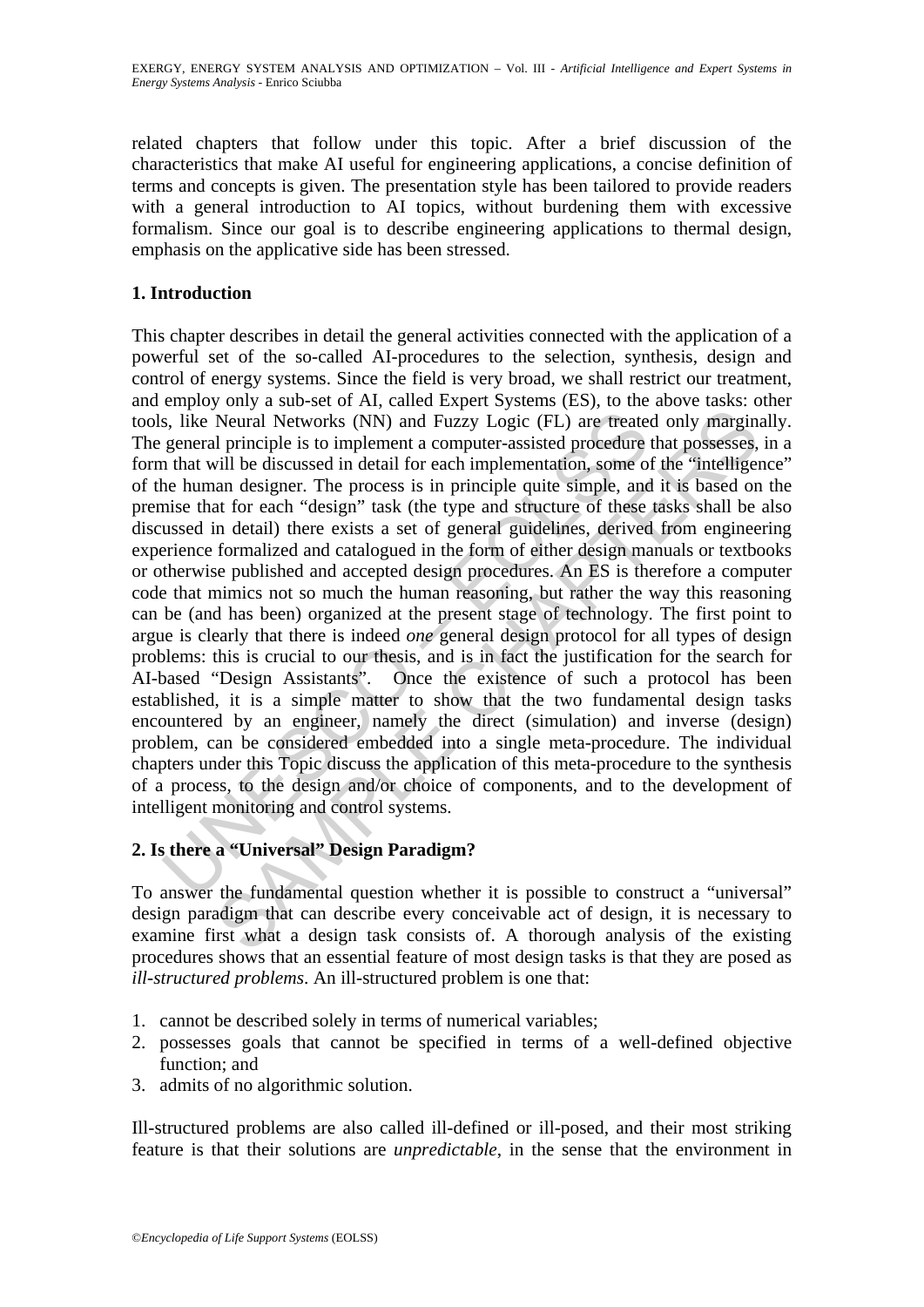which the solution is to be sought for has a strong influence on the existence, uniqueness and type of solution. In the search for a solution, an engineer relies on judgment, experience, heuristics, intuition and analogy rather than on specific knowledge of solution procedures applicable *per se*. The question whether ill-structured problems can be solved by some kind of structured engineering reasoning has been answered in the affirmative long ago, in direct and indirect ways. It will be shown in *AI in Process Design* that what goes under the name of "design activity" is in reality a concatenation of several complex actions, only some of which fall within the responsibilities of the engineer. Moreover, if we compile a detailed list of the tasks that constitute a "design procedure", it becomes apparent that, with few exceptions, most of the activities are common to every design task, as if they were logical building blocks of the design procedure: this reinforces our intuitive idea that there must be a universal underlying paradigm in the solution of every engineering task. Though there is no logically complete proof that this is indeed the case, heuristic evidence abounds.



# **2.1. The "Universal Design Procedure": a possible Flowchart**

Figure 1: Block scheme of a possible "Universal Design Procedure"

In the real world, a design project includes both technical and non-technical tasks: often,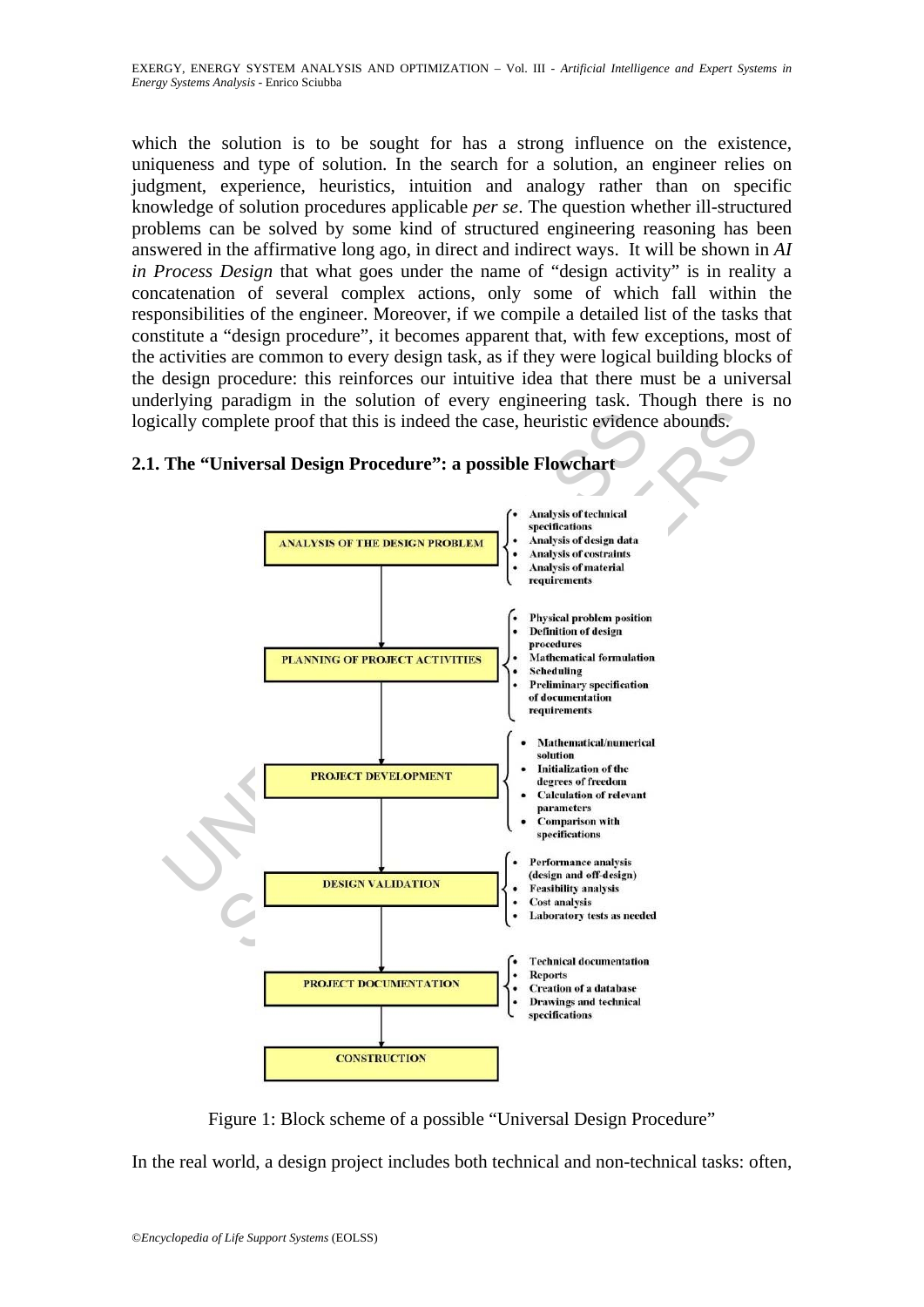the physical "design" (if we take this word in its restrictive meaning of "quantitative sizing of units and systems") is a minor activity in the general project perspective. Several other activities are of importance before the "sizing", during (i.e., concurrently with) it and after its conclusion, and it is their coordinated sequence that constitutes the actual "design" task and is accordingly managed in its totality. Extrapolating from design manuals and textbooks, a "Universal Design Procedure" can be identified and is presented in Figure 1. This flowchart shall be discussed in greater detail in *AI in Process Design*, where the single activities shall be examined in detail. We discuss here only those that are more closely related to "design" in the layman meaning of the word.

### **2.1.1 Definition of Needs and Objectives**

justify the investment of resources in a specific project. The "ne<br>justify the investment of resources in a specific project. The "ne<br>ectives" of a project are not necessarily formulated in te<br>venience: often, social equi the investment of resources in a specific project. The "needs" as well as<br>" of a project are not necessarily formulated in terms of econces."<br>" of a project are not necessarily formulated in terms of econces."<br>" of a proje Scope of this task is to formulate an explicit and complete explanation of the reasons that justify the investment of resources in a specific project. The "needs" as well as the "objectives" of a project are not necessarily formulated in terms of economic convenience: often, social equity requirements, social opportunity, macro-economics or even political interests are valid criteria to include in the description of needs and objectives. Though this phase is usually advocated by the "Management", there is a growing tendency to allow for some "input from below", i.e., from the more technical portion of the organization. If present, the R&D Department can also co-operate in the definition of needs and objectives.

### **2.1.2 Preliminary Estimate of the Design Costs**

This task is usually performed by a specific division, responsible for technological methods and production scheduling, on the basis of detailed specific information provided by the technical and commercial support structure. Errors made in this phase can be very costly: since the specific design problems are usually unknown in detail at this stage, care must be exercised both to limit the risk of cost overruns (that would produce a net loss at the end of the project), and to avoid overestimating the costs (and thus preliminarily reject a lucrative project).

#### **2.1.3 Feasibility Study**

This is a well-codified engineering activity, aimed at determining whether all conditions that make the project feasible are met at the time of its foreseen realization and in the operative conditions under which the project will be undertaken. To be feasible, a project must be:

- technically possible
- pperationally reliable
- industrially sustainable
- economically advantageous
- legally acceptable

# **2.1.4 Final Design**

This is what is usually called "design": a very complex activity rich of interdisciplinary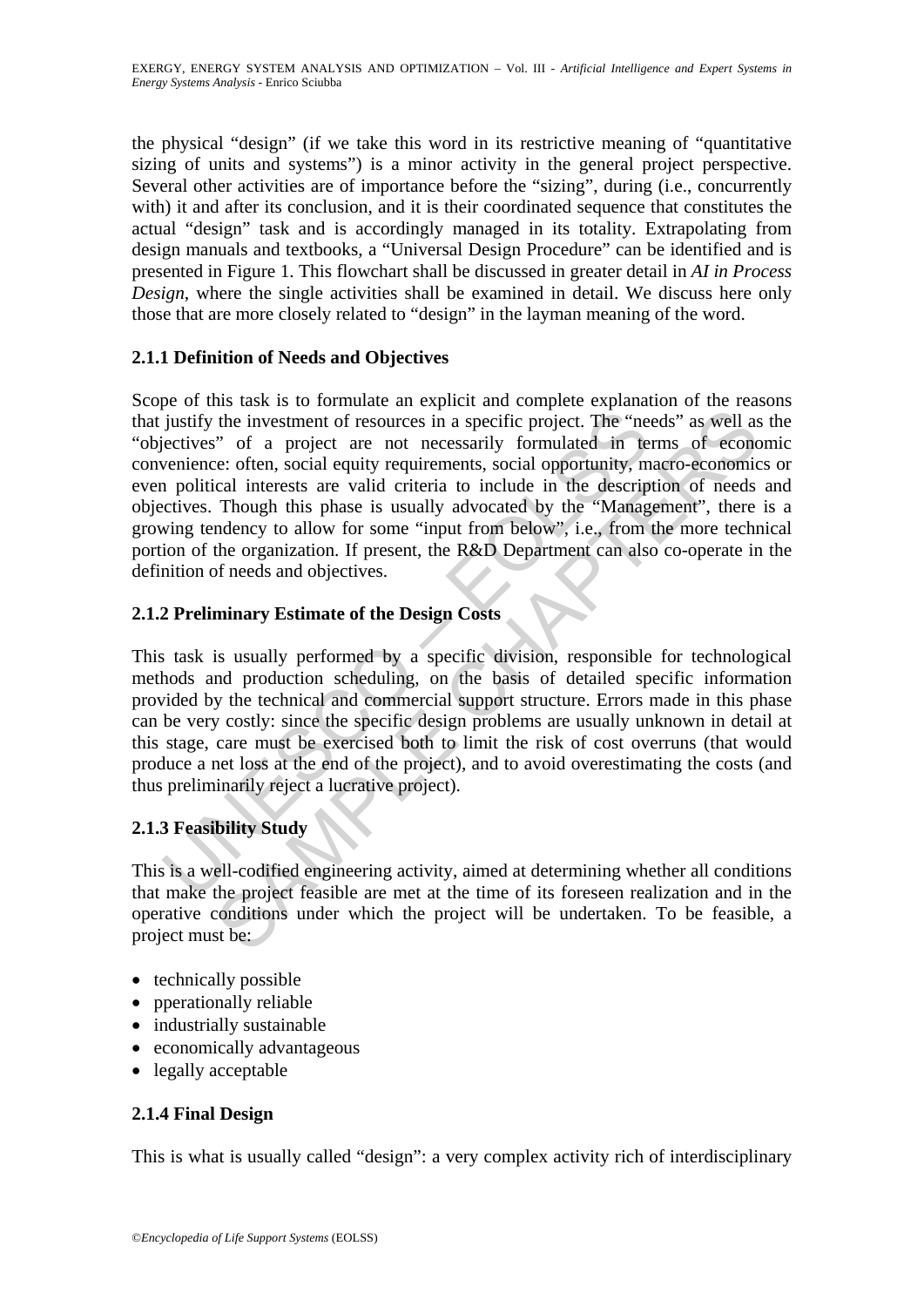details, in which the item, unit or system to be built is completely designed to specifications, by means of a concerted co-operation of process-, structural-, industrial-, mechanical-, chemical-, material-, environmental- and control engineers, possibly assisted by field experts for specific problems.

### **2.1.5 Construction**

This task is directly supervised by specialist mechanical-, chemical-, structural-, or civil engineers, who have specific knowledge and experience in the "construction" field (where by *construction* we mean all of the possible production technologies that lead from the raw materials to the end products).

### **2.1.6 Testing and Customer's Acceptance**

This task is performed by Quality Assurance (Q&A) specialists, with the assistance of design engineers. Usually, two teams work jointly on this activity: that of the constructor and that of the customer. If required, a third independent party can coordinate the activities of the first two ("Arbitrate").

### **2.1.7 Modifications and Improvements**

s task is performed by Quality Assurance  $(Q&A)$  specialists, wit<br>gn engineers. Usually, two teams work jointly on this act<br>structor and that of the customer. If required, a third independ<br>aate the activities of the first This is one of the activities of the R&D Division, but requests for modifications are mostly originated by the Process Engineers responsible for the maintenance and operation of the hardware. Very useful for proving the technological production line but potentially wasteful if too many unjustified modifications are proposed, because the amount of resources that must be allocated for the analysis of each unsuccessful process modification may become too costly.

# **3. Application of the Universal Design Procedure to Process Synthesis**

# **3.1 Formulation and Position of a Process Engineering Design task**

**Example 19 Consumption**<br>
Superiormed by Quality Assurance (Q&A) specialists, with the assistance radiation of the customer. If required, a third independent party can<br>
and that of the customer. If required, a third indep A synthesis design task is quite different from what normally goes under the name of "design". The difference can be reduced to the concepts of "direct" and "inverse" design problems. In a "direct" design problem, the structure of the process is assigned *a priori*: task of the designer is that of selecting or/and sizing the components and "optimize" the overall plant performance and cost effectiveness. In an inverse problem, the goal is prescribed in terms of the expected product, an expected global performance indicator and the expected cost effectiveness, and the task of the designer is first that of selecting a convenient (the most convenient) process flowchart, and then of executing a further "optimization" on it by performing a direct design exercise. Clearly, inverse problems are more difficult. What is not often pointed out, however, is that their difficulty is not related to the additional work to perform, but almost exclusively to the *nature* of this additional work. To synthesize a process means to devise its structure, and this is a highly non-quantitative task that cannot be performed algorithmically (even the socalled deterministic synthesis methods like *simulated annealing* require a nondeterministic decision on the first trial structure). Historically, engineers have relied on experience and technical common sense in deciding about the most convenient process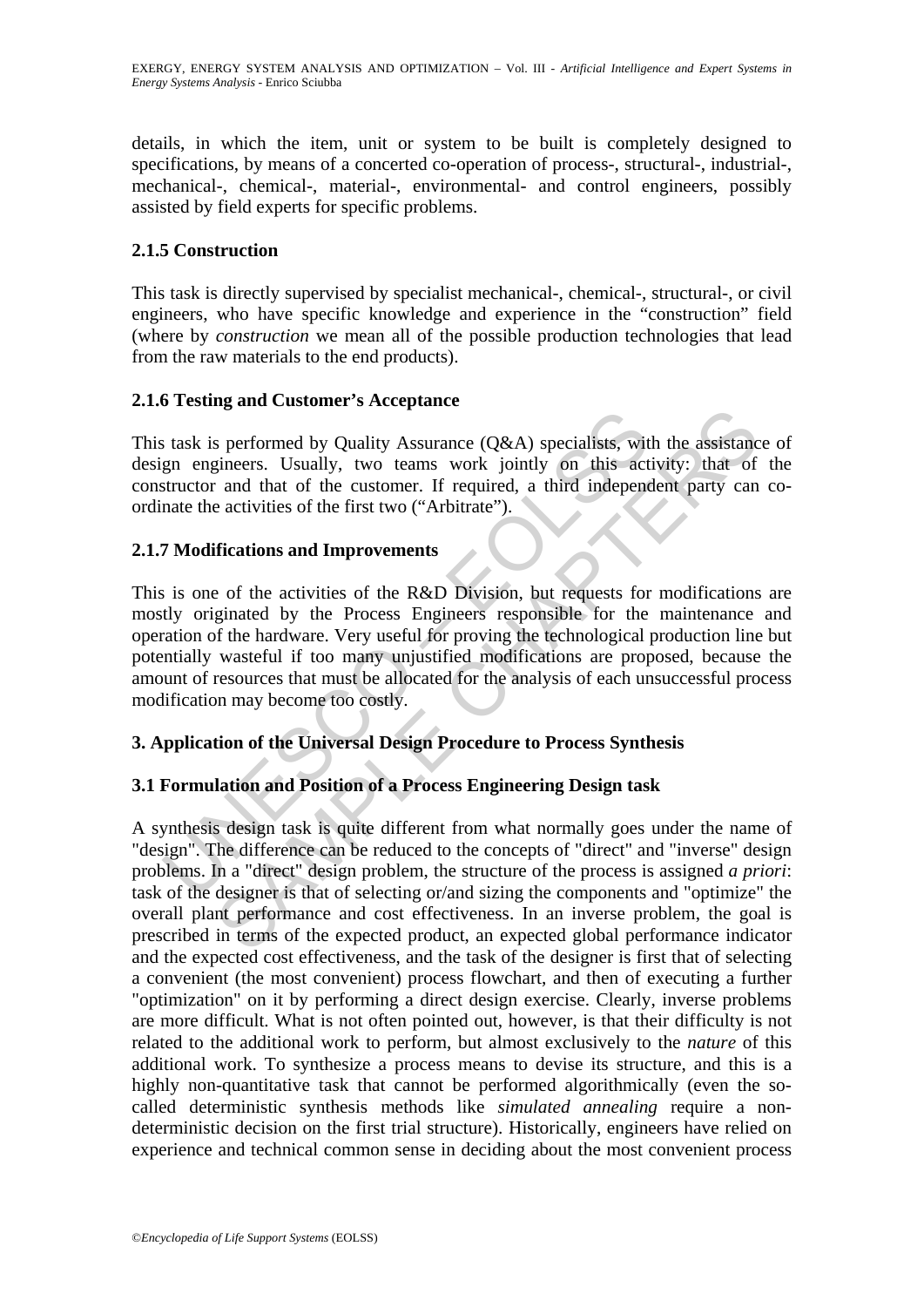layout, and neither one of these "mental tools" are amenable to be expressed by a set of formulae. Here is where our Universal Design Procedure can be put to work: we can try to express the single "actions" that constitute the general engineering design task in the form of "rules" or "propositions", and apply the tools of propositional calculus to translate them into "Artificial Intelligence" procedures. Since this leads to the implementation of paradigms that are very much different from the quantitative procedures we are accustomed to, a more detailed discussion is in order. First of all, we must accept that, however accurate the problem formulation has been, the result is an ill-posed design problem. More correctly, such problems are usually incompletely, or fuzzily, specified. Thus, the first subtask is that of defuzzifying the problem position, which can be achieved in three steps:

- 1. First, examine the (assumedly fuzzy) set of input data. Determine what are the actual inputs, what is their quantitative availability, what are their respective chemical and physical properties, how and at which cost are they supplied at the boundary of our design control volume;
- actual inputs, what is their quantitative availability, what are<br>chemical and physical properties, how and at which cost are th<br>boundary of our design control volume;<br>Then, perform a similar examination on the desired outp inputs, what is their quantitative availability, what are their respected and physical properties, how and at which cost are they supplied at properties and physical properties, how and at which cost are they supplied at p 2. Then, perform a similar examination on the desired outputs. To minimize the risk of over-specifying the problem, it is useful to operate a distinction between mandatory and accessory goals: mandatory goals are "musts", and they are included by force in the general set of criteria for success of the system we are about to design; accessory goals are "wants", and while they may be absent at all from the final solution, yet their presence in one of the proposed process layouts can be seen as a "bonus point" that makes that layout more desirable for the final customer. We must keep in mind that the selection is dynamic, and that an accessory goal may become a mandatory one as the design activity proceeds;
- 3. Analyze the constraints. Interpret them: it is usually safer to pose all weak constraints in their strong form first, and relax them only after a solution has been found.

After these three steps have been sequentially performed, the problem formulation will be found to be somewhat different from the original one: in any case, it is now in such a form that the general design procedure may be applied to it.

#### **3.2 Towards a General Process Synthesis Paradigm**

Strongly connected with the idea of "design" are the ideas of "innovation" and of "creativity". This is not a naive statement: it is actually the principle on which to develop a non-quantitative *process synthesis* paradigm. *At the "Synthesis" stage, all options must be explored*, and only the clearly unfeasible ones discarded*: creativity rather than exactness must be the leading principle*. A general paradigm ought to contain some or all of the following guidelines:

1. Consider all possible processes that may lead from the available inputs to the specified output. Rank them from the simplest to the more complex. At this stage, no alternative ought to be discarded on the grounds of commercial prejudices (components difficult to find, or too expensive) or technical biases (mature technology, non-standard solutions). However, processes that have been proven faulty in the past under similar conditions, or require components off scale of more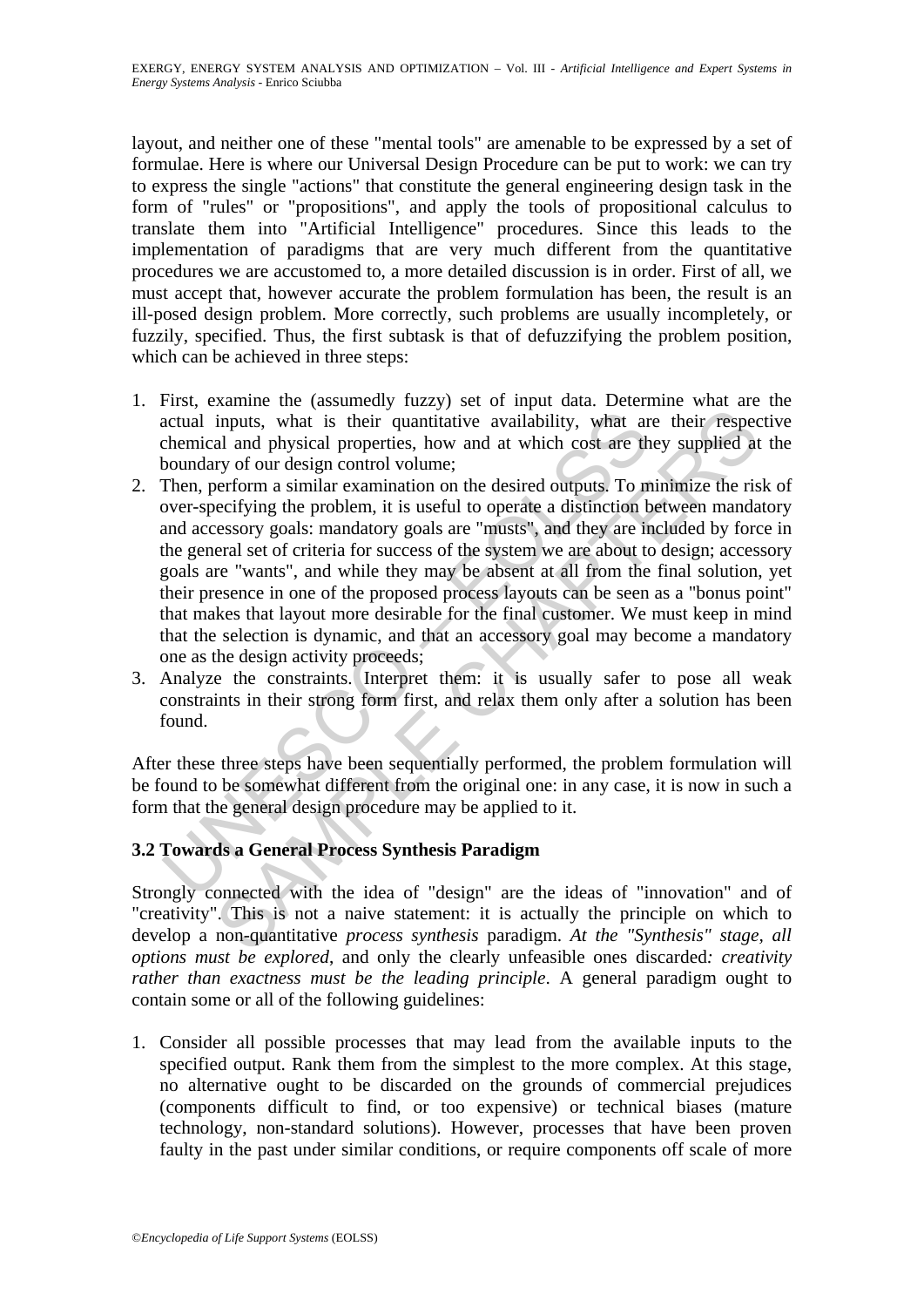than one order of magnitude, or that require extensive input- or output treatments, may be legitimately discriminated against (eliminated) in this phase.

- 2. Perform a detailed conceptual analysis of the more promising configurations. These configurations may be chosen on the basis of expert's advice, engineering intuition, customer's preference: it is important that a clear ranking is assigned to each source, so that decisions may be traced back later.
- 3. If in the course of this analysis new configurations are discovered, add them to the existing list and examine them in turn. By such a selective pruning, the list ought to be reduced to relatively few alternatives (the number depends on the resources dedicated to the project, but it is to be expected that for most processes of current technological level up to 10 alternatives have survived at this point).
- common sense (always clearly identifying them so that the path the later retraced). Scope of this step is to reduce the nural<br>termatives so that a quantitative calculation may be performed<br>thermined by the complexity of th In sense (always clearly identifying them so that the path to the solution<br>in sense (always clearly identifying them so that the path to the solution<br>in retraced). Scope of this step is to reduce the number of survives<br>s o 4. Screen the resulting list carefully, applying the constraints identified in the problem formulation phase. If necessary, introduce new constraints based on experience or common sense (always clearly identifying them so that the path to the solution may be later retraced). Scope of this step is to reduce the number of surviving alternatives so that a quantitative calculation may be performed on each one of them. Again, the number of process configurations comprised in this final list is determined by the complexity of the subsequent simulation and by the availability of computer resources and tools (software).
- 5. Perform a simplified simulation of each alternative. Neglect conceptually secondary items, like pressure loss in pipes, heat loss to surroundings, etc. Compute all required performance indices, and generate (or estimate) a gross preliminary sizing for the major components, and especially of non-standard equipment.
- 6. Refine or re-formulate the objective function that assesses the absolute or relative performance of each configuration. Rank the alternatives according to the values attained by this objective function, calculated on the basis of the approximate simulations previously performed.
- 7. Select the few alternatives for which this objective function clearly attains its "nearoptimum" range. Perform a sensitivity study on each of them, at design and offdesign points as specified by the operational characteristics of the problem position. If possible, perform a Life-Cycle analysis.
- 8. Finally, choose two or three of the "best" surviving configurations and discuss them in depth with the final customer and possibly with some independent field expert. If necessary, repeat the simulations adding the previously neglected second-order effects.
- 9. Proceed with final design and sizing of the chosen configuration.

#### **4. "Design" and "Optimization"**

The term *optimization* is often misused in the field of engineering. In a disturbingly large number of technical reports and archival publications there is confusion about *what* is being optimized *with respect to what*, or what was to be *kept constant*. What is even more disappointing for engineering purposes, operation and maintenance issues are frequently neglected or grossly underestimated, and any solution obtained via a purely mathematical procedure is presented as *the* solution to the given design-andoptimization problem. Thus, neighboring "quasi-optima" are disregarded, that in real applications often represent the most convenient solution. One of the possible causes for this is surely the sharp separation maintained in textbooks between the two concepts: it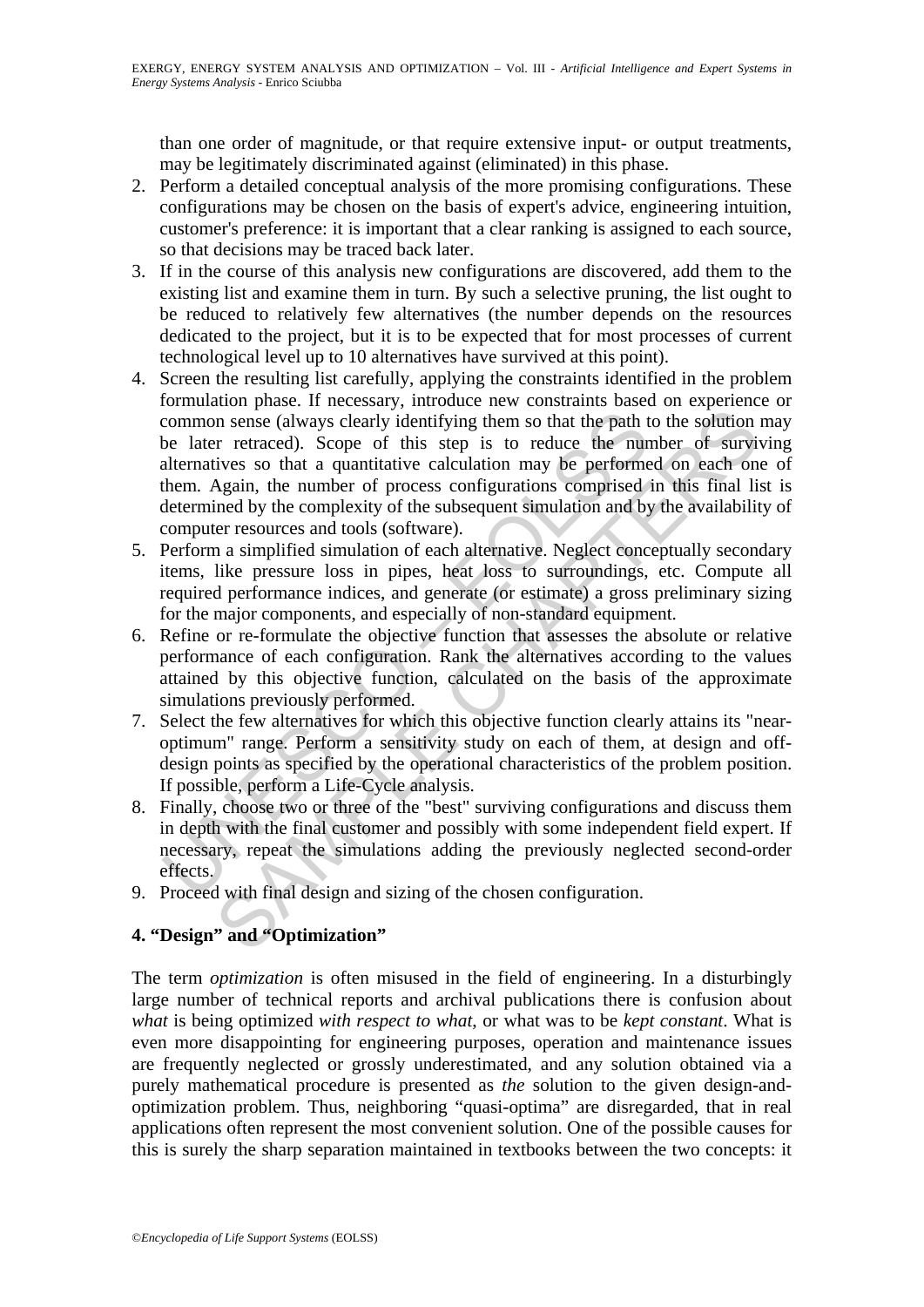appears that the main goal of the design activity is to generate some working solution, and the purpose of optimization is to intervene on the final solution to "prove it". This is a wrong and dangerous misconception: *nobody ever has tackled a design task without an at least implicit self-posed constraint of "optimality" of the final outcome*. Design and optimization are both essential steps in any design activity, and they cannot be separately performed without incurring in the risk of producing the wrong answer to the question posed in the design problem formulation. With this concept in mind, we can now better understand the quite different, "systemic" approach that will be proposed here below.

It is definitely useful to review the terms in which a design-and-optimization problem is formulated. A detailed discussion of direct and inverse design & optimization problems is offered in *Design and Synthesis Optimization of Energy Systems*, to which the reader is referred.

# TO ACCESS ALL THE **29 PAGES** OF THIS CHAPTER, Visit: http://www.eolss.net/Eolss-sampleAllChapter.aspx

#### **Bibliography**

- - -

Terred.<br>
TO ACCESS ALL THE 29 PAGES OF THIS CHA<br>
Visit: http://www.eolss.net/Eolss-sampleAllChapte<br>
igian, G.Tsatsaronis, M.J.Moran (1996): Thermal Design and Optimization, J.W<br>
immal<br>
amental work, complete and clearly wr To ACCESS ALL THE 29 PAGES OF THIS C[HAP](https://www.eolss.net/ebooklib/sc_cart.aspx?File=E3-19-04-00)TER,<br>
Visit: http://www.eolss.net/Eolss-sampleAllChapter.aspx<br>
y<br>
y<br>
y<br>
statsaronis, M.J.Moran (1996): Thermal Design and Optimization, J.Wiley & Sons [A<br>
y<br>
statsaronis, M.J.Moran (1 A.Bejan, G.Tsatsaronis, M.J.Moran (1996): Thermal Design and Optimization, J.Wiley & Sons [A fundamental work, complete and clearly written, covering the engineering side of the design of Thermal Systems]

M.De Marco et al.(1993): *COLOMBO: an expert system for process design of thermal powerplants*, ASME-AES vol.1/10 [The first completely documented Intelligent Process Synthetizer]

R.A.Gaggioli, S. Qian, D.A. Sama (1989): *A Common-Sense Second Law Approach for proving Process Efficiencies*, Proc. TAIES 1989, Beijing, International Academic Publishers-Pergamon Press [An invaluable source of "procedural thinking", useful in the development of Expert procedures]

M.Green (Ed.) (1992): *Knowledge Aided Design*, Academic Press, 257 p. [A collection of specific topics in direct AI applications to design. For specialists]

T.Gundersen,L.Näss, (1988) The synthesis of cost optimal Heat Exchanger Networks: an industrial review of the state of the art, *Comp.Chem.Eng*. vol.12, no.6 [A much valued reference: though outdated, it is a very useful review paper on HEN Design techniques]

E.C.Hohmann,F.J.Lockhart (1976): *Optimum Heat Exchanger Network synthesis*, Proc. AIChE Meet., Atlantic City [The original work (after Hohmann's Doctoral Thesis) that laid the foundations of modern HEN Design]

A.S.Kott, J.H. May, C.C. Hwang (1989): *An autonomous Artificial Designer for thermal energy systems*, ASME Trans., Oct. 1989 [One of the first Process Synthetizers]

B.Linnhoff (1997): *Introduction to Pinch Analysis*, in "*Developments in the Design of Thermal Systems*", R.Boehm (Ed.), Cambridge U.Press [A mature description of Pinch and Supertargeting methods]

M.Maiorano,E.Sciubba: *HENEA:* a*n exergy-based Expert System for the synthesis and optimization of heat exchangers networks*, Int.J.Appl. Thermod., v.3, n.2, 2000 [The first ES-based HEN Design